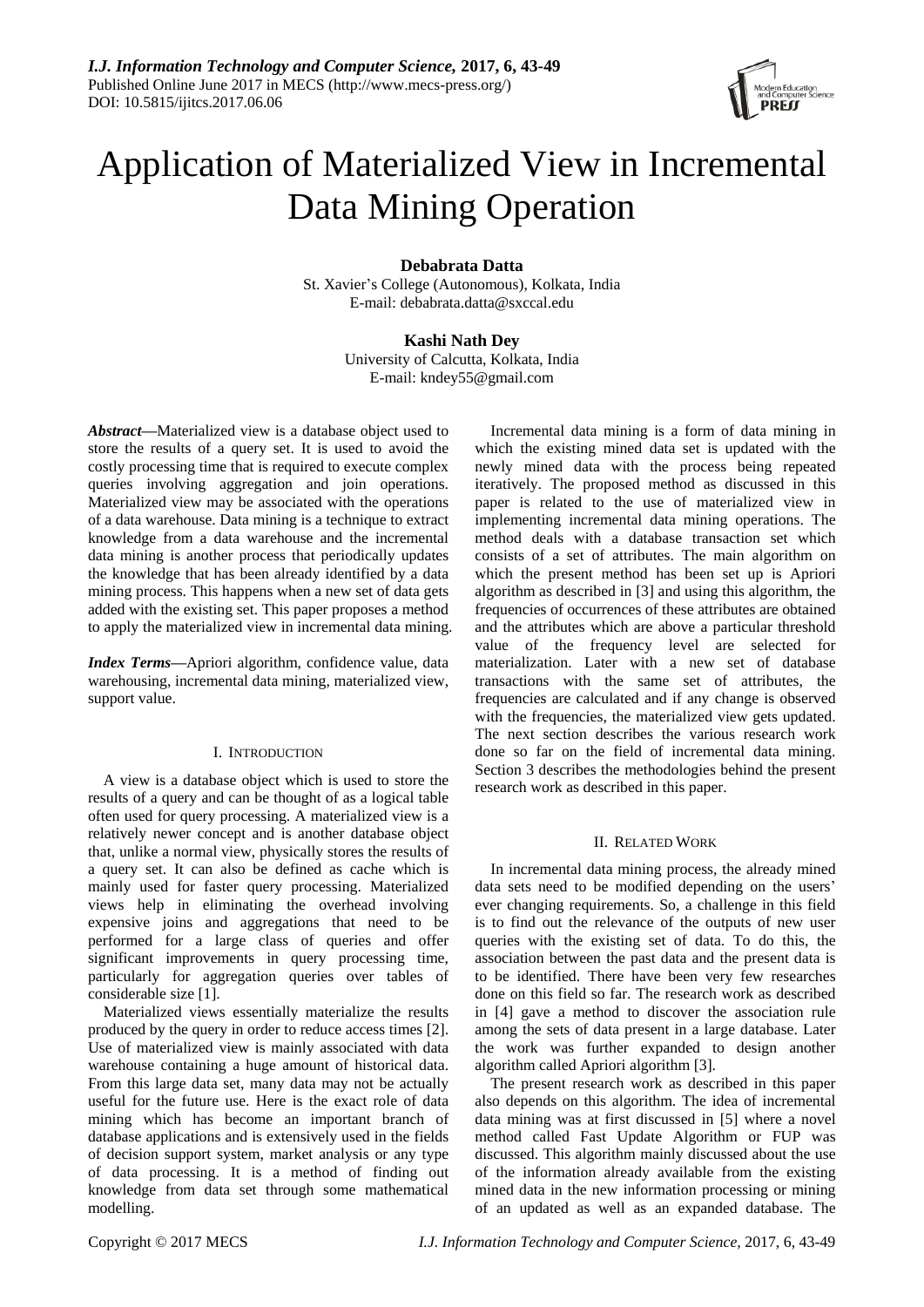research that was discussed in [5] was further expanded in [6], where an algorithm was proposed to minimize the re-computation operation to find out the updated mined data from a transaction database when some new data sets are added or some existing data sets are removed. An approach of implementing an incremental data mining operation on the sequential patterns of data was discussed in [7]. The use of materialized views in data mining operations was at first discussed in [8] where the authors had proposed a method to use materialized view suitably in data mining applications in the same way that was used in transactional databases.

An approach was proposed in [2] as well to relate materialized views with data mining functionalities. In [2], the uses of a new form of databases object called Materialized Data Mining View or MDMV was discussed. This object could be used in the repetitive data mining queries by periodically refreshing the content of the view [2]. The next section states the Apriori algorithm which is the backbone of the proposed method. The subsequent section describes proposed research work in details. The section 5 analyzes the results obtained after applying the algorithm as described in section 4. An approach was proposed in [2] as well to relate materialized views with data mining functionalities. In [2], the uses of a new form of databases object called Materialized Data Mining View or MDMV was discussed. This object could be used in the repetitive data mining queries by periodically refreshing the content of the view [2]. The next section states the Apriori algorithm which is the backbone of the proposed method. The subsequent section describes proposed research work in details. The section 5 analyzes the results obtained after applying the algorithm as described in section 4.

## III. A SHORT DESCRIPTION OF THE APRIORI ALGORITHM

Since the proposed method as described in this research paper is based on Apriori algorithm, this section briefly describes the same. Apriori algorithm is an algorithm to find out the frequent item sets from a large set of data after analyzing a set of transactions on that set of data. This algorithm was proposed in a research paper as described in [3]. This algorithm is based on the identification process of the relations among items that are involved in large data sets. This is done using a rule known as the association rule. This rule may briefly be stated as follows:

Let  $I = \{I_1, I_2, I_3, \ldots, I_n\}$  be a set of n number of items and let  $T = \{T_1, T_2, T_3, \ldots, T_k\}$  be a set of k number of transactions where each  $T_i \subseteq I$ . With respect to the above defined sets, an association rule is said to be an expression of the form  $A \Rightarrow B$ , where  $A \subseteq I$ ,  $B \subseteq I$  with the condition that  $A \cap B = \Phi$  or the null set. Now, this rule is further explained with the help of two parameters, viz., the support value and the confidence value. The support value is defined like support  $(A \Rightarrow B) = P(A \cup B)$ , where  $P( )$  is a function to calculates the probability. Hence, the parameter support value identifies the percentage of transactions that contain both the attributes

A and B. On the other hand, the confidence value is defined like confidence  $(A \Rightarrow B) = P(B|A)$ . Hence, this parameter identifies the percentage of transactions containing A that also contain B. With the help of these two parameters, Apriori algorithm says that if an item set does not support the minimum threshold value, already defined with respect to a particular set of transactions, then that item set should not be treated as a frequent item set. Otherwise, that item set should be considered to a frequent one. This observation continues with all the nonempty subsets of the initially taken item set. In other words, all the non-empty subsets of a frequent item set should also be considered as frequent ones. The execution of the Apriori algorithm consists of two steps, viz., the join step and the prune step. In the join step, a set of "k" number of items is generated after joining a set of  $(k - 1)$ number of items with itself. In the next step, i.e., in the prune step, the items which are not frequent in the set of  $(k - 1)$  number of items are removed from the generated set containing "k" number of items. The second step reduces the number of items by considering the frequency of the participating items. The detailed description of the algorithm has been given in [3].

## IV. DESCRIPTION OF THE PROPOSED WORK

In any transaction processing, the daily activities performed by the different users on a particular database are monitored. Considering this aspect, the present work as described here has two main components as mentioned below:

**Initial Transaction processing component:** This contains the frequently occurring sets of attributes which may be identified to form the materialized views.

**Revised Transaction processing component:** This contains the attributes which may be added to the exiting materialized views. This revision is done using an iterative approach.

The Initial Transaction processing component is obtained by applying the algorithm MVG\_AA [9]. This algorithm uses the Apriori algorithm [3] which has been briefly discussed in the previous section. The way MVG\_AA utilizes the Apriori algorithm is briefly presented below.

The Apriori algorithm consists of two basic steps, viz., join step and the prune step and since the basic idea of the Apriori algorithm is to select a confidence value and a support value, the same has been done here as well. The support value is the minimum number of times that an attribute has to occur in the set of transactions to be considered as a frequently occurring attribute and the confidence value is used to determine if an attribute should be added to the existing set of materialized views consisting of the already identified frequent attribute sets. If the percentage of transactions containing the attributes in the materialized view that also contains the concerned attribute is greater than or equal to the confidence value,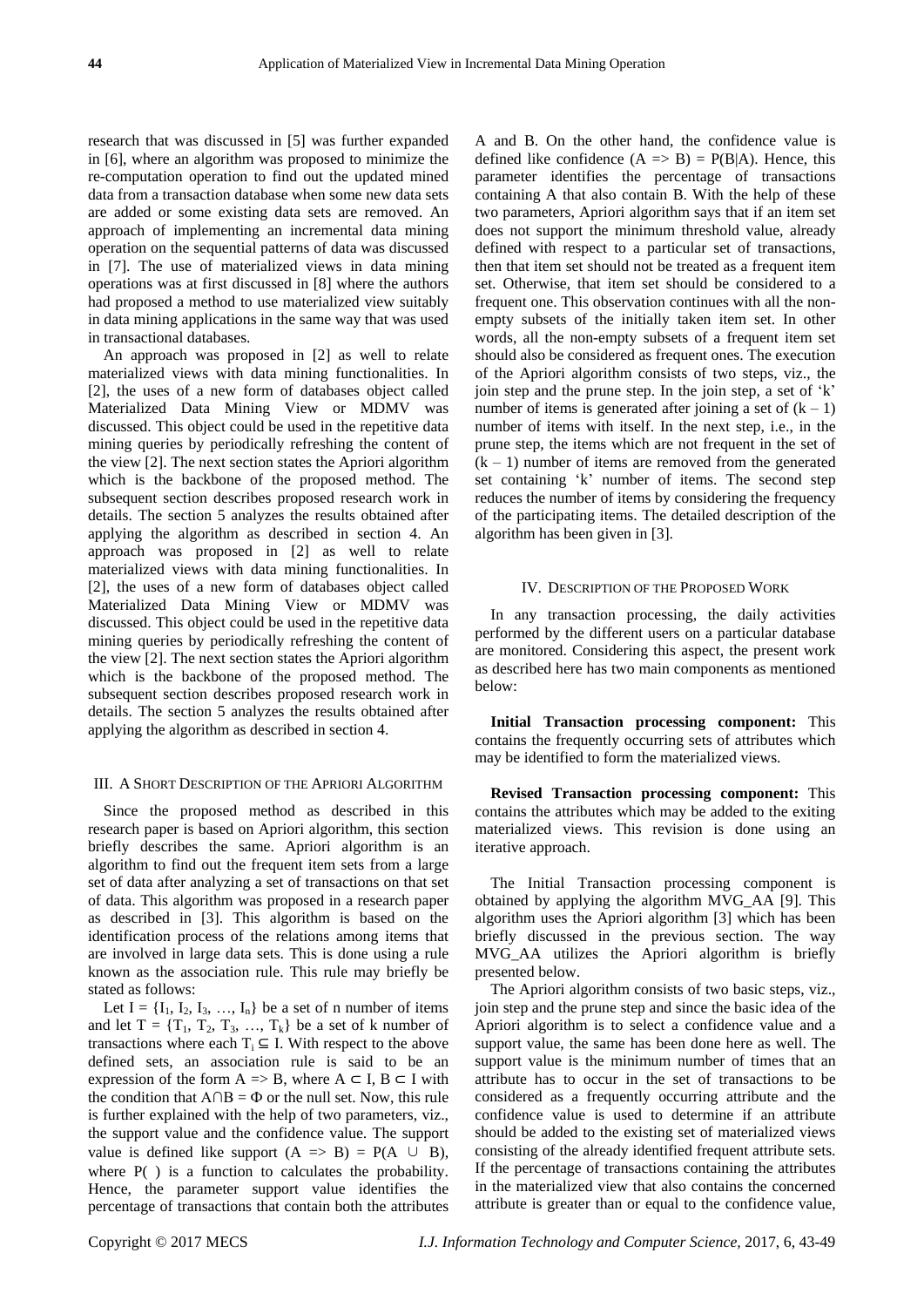}

{

then this new attribute has been added to the materialized view. This updated materialized view is then used in the subsequent iterations.

To implement the proposed method, the input data set from a transaction processing environment is taken as a text file containing a set of "n" number of transactions T, where  $T = \{T_1, T_2, T_3, \ldots, T_n\}$ , where  $T_i$  contains a set of attributes participating in the  $i<sup>th</sup>$  transaction. In the proposed method, each participating attribute is identified by a positive number. So, if the number of participating attributes is stored in a variable called "m" then the first attribute is identified by the number 1, the second one is identified by the number 2 and so on and so forth with the last attribute is identified by the number m. Moreover, since each transaction contains a set of attributes, they are mentioned in the transaction set. For example, if the  $i<sup>th</sup>$ transaction contains the first attribute, the fourth attribute, the fifth attribute and the eighth attribute (with the assumption that the value of the previously considered variable 'm' >=8) then  $T_i = \{1, 4, 5, 8\}.$ 

The proposed algorithm to implement incremental data mining operation has been named as Materialized View in Incremental Data Mining or MV\_IDM. This method depends on the output generated by the algorithm called Materialized View Generation using Apriori Algorithm or MVG\_AA which has been described in [9]. Since MVG\_AA has been used to develop the present algorithm, the pseudo-code for MVG\_AA is also given below:

Algorithm MVG\_AA ( )  $\left\{ \right.$ 

Input:  $T = A$  set of 'n' number of database transactions and  $ATR = A$  set of attributes on which different transactions are to be executed Output:  $M = A$  set of attributes to be materialized Let  $T = \{T_1, T_2, T_3, ..., T_n\}$ Initialize M by  $\Phi$ , i.e., null set for  $i = 1$  to n do

> Let  $A = A$  set of attributes involved in  $i^{\text{th}}$  transaction, denoted by  $T_i$  $R =$  Apriori (A) /\* R is a set which stores the output generated by the Apriori algorithm and Apriori ( ) is a method to invoke Apriori algorithm and its takes A as its parameter \*/  $M = M \cup R$

done

 $S = ATR - R$  /\* S is the set of attributes not selected by Apriori algorithm for materialization \*/

 $R' =$  Check Confidence (S) /\*

Check\_Confidence ( ) is a method which looks for the confidence values of the attributes in S and returns the attributes which satisfy the minimum confidence threshold value and this is stored in another set  $R^{\prime\prime\prime}$ 

$$
M = M \cup R
$$
  
return M

With the help of the algorithm as depicted above, the algorithm for the present research work has been developed and the pseudo-code of the proposed algorithm is given below:

## Algorithm MV\_IDM ( )

Input: no iter  $=$  The number of iterations required to find out the incremental result on an already mined data set,  $DT = A$  set consisting of 'no iter' numbers of different sets of database transactions at different time frame on the same database and  $ATR = A$  set of attributes on which different transactions are to be executed.

Output:  $R = The set of materialized views to be$ considered for incremental data mining operation and R is initialized by  $\phi$ , i.e., null set.

Let 
$$
DT = \{ST_1, ST_2, ST_3, ..., ST_{no\_iter}\}
$$
  
for  $i = 1$  to no\\_iter



 $M_i$  = MVG\_AA (ST<sub>i</sub>, ATR) /\* It returns the materialized view containing the most frequent itemsets for a single transaction set  $ST<sub>I</sub>$  and all the participating attributes are there in the set ATR \*/  $R = R \cup M_i$ 

done

return R

As seen from the above-mentioned pseudo-code, MD\_IDM iteratively invokes MVG\_AA. The number of such iterations depends on the number of times the transactions are to be considered to generate the finally mined attribute set. In MV\_IDM, the set DT contains the sets of transactions. So, each element of DT is itself a set of transactions. For example, if  $ST_i$ , which is the i<sup>th</sup> set of transactions to be passed as a parameter to MVG\_AA, contains the first transaction, the third transaction and the seventh one (with the assumption that the value of the variable 'n'  $>=7$ , as this variable stores the number of transactions in MVG\_AA) then  $ST_i = \{T_1, T_3, T_7\}$ . So, the i<sup>th</sup> call to MVG\_AA from MV\_IDM would take the transactions  $T_1$ ,  $T_3$  and  $T_7$  only to identify the attributes to be considered for storing in the materialized view for that particular iteration. Similarly, in other iterations also, other transactions are considered and accordingly new materialized view is returned.

The algorithm MV\_IDM has been executed on a few randomly generated test cases as described in the next section. Each test case has been assumed to be a database transaction. The final outcome of the algorithm has been chosen to be the concluding data set to be mined.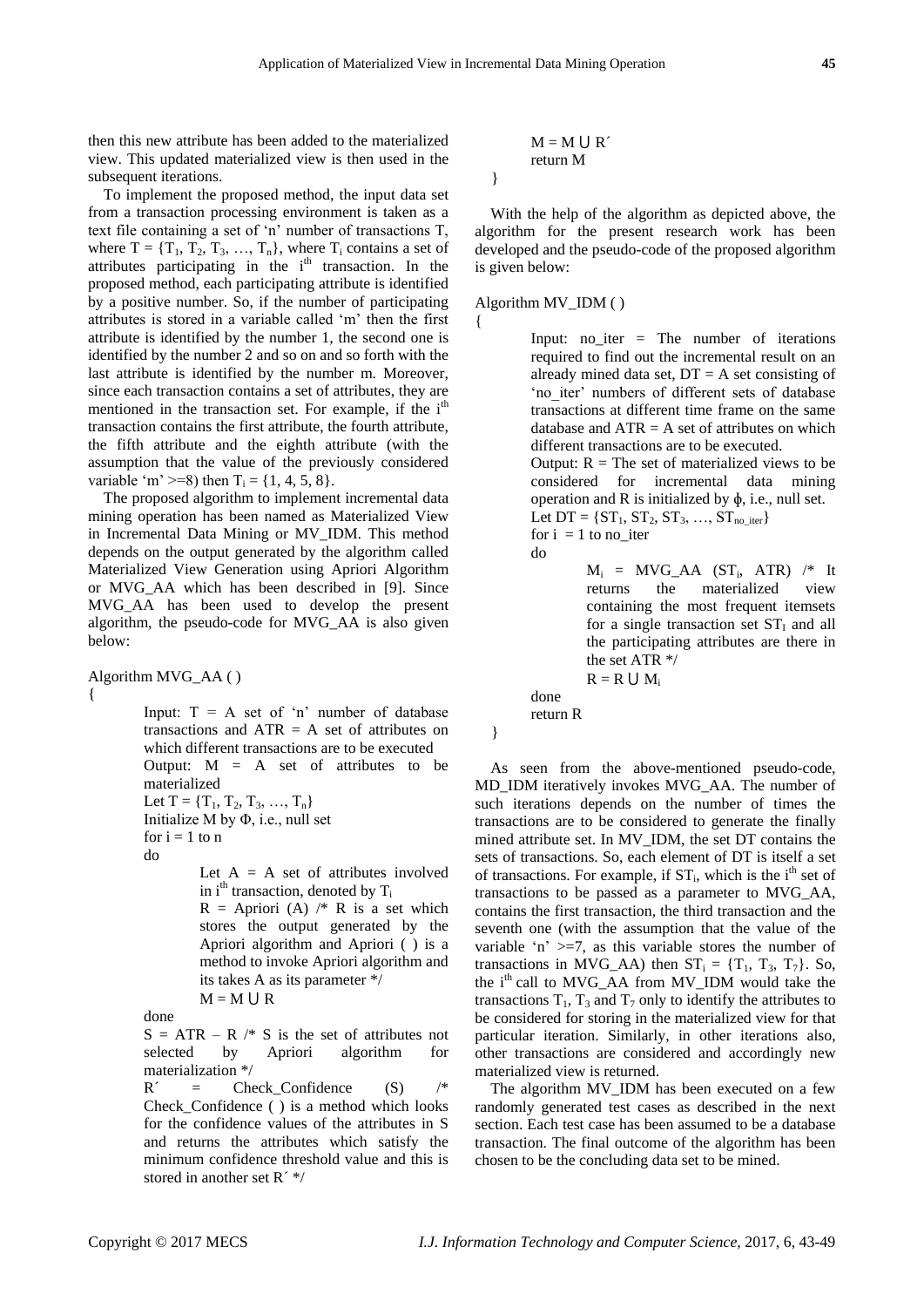### V. RESULTS AND ANALYSIS

The algorithm MV\_IDM, as described in the previous section, has been implemented on a system having Windows Operating System with Intel Core 2 Duo 2.0 GHz CPU (x86) processor and 2 GB of primary memory. For the testing purpose of the algorithm, four sets of different transactions have been chosen, with each of the transactions having twenty different attributes of a randomly generated database. For the implementation purpose, each attribute has been assigned with a number starting from 1. So the twenty different attributes have been numbered from 1 to 20. Moreover, in each set, eighteen different transactions have been chosen. To justify the applicability of the proposed algorithm, the participating attributes in each of the transactions have been randomly chosen. The first four tables, i.e., table 1 to table 4 store the participating attributes in each transaction under each set. So, the value of the "no\_iter" variable, as specified by the algorithm MV\_IDM, is 4 here for the above-mentioned test case. In each of the iterations, a new set of 18 different transactions have been added to the existing list of transactions which is initially set to empty.

Moreover, in the very first iteration, the number of transactions considered is eighteen; in the second iteration, the number of transactions considered has been 36, because a new set of 18 different transactions have been added with the existing 18 transactions which have already participated in the first iteration. In the same way, the steps of the next iterations have been executed and accordingly the number of transactions has also increased.

The algorithm MV\_IDM has been iteratively applied on the different transaction sets as depicted from table 1 to table 4 and the result obtained after each of the iterations is described after the results shown in table 4.

The minimum confidence value in each of the iterations has been chosen to be 0.7, which has been a standard value in different applications. On the other hand, the minimum support value has been determined to be dependent on the number of transactions considered in each of the iterations. In this case, it has been chosen to be  $1/3<sup>rd</sup>$  of the total number of the participating transactions. This value has been chosen because it is a moderate value in the sense it is less than ½ which may become relatively high to consider participation of the attributes and also it is more than ¼ which may be relatively a small number for consideration. According to this specification, in the first iteration, since the number of participating attributes is 18, the minimum support value has been chosen to be 6  $(1/3<sup>rd</sup>$  of 18). In the next iteration, as the number of participating attributes has been increased to 36, the minimum support value also got increased and has been set to 12 ( $1/3<sup>rd</sup>$  of 36). In this way, the minimum support values for the other iterations have also been chosen.

For the implementation purpose, the set of attributes participating a single transaction is assigned with a binary number as a whole. This idea has been taken from [9] and according to that, the participating attributes have been identified by '1's and the attributes which are not participating in a transaction have been identified by "0"s and thus forming a binary pattern. For example, if in a transaction attribute numbers 6, 4 and 3 are only participating and the attributes with numbers 5, 2 and 1 are not participating then the corresponding binary pattern is formed to be 101100, which has a decimal equivalent value of 44. So, the number "44" identifies the participating attributes in this transaction.

Table 1. The first set of transactions

| Transaction<br>number | Participating attributes                                           |  |
|-----------------------|--------------------------------------------------------------------|--|
| 1                     | 1,3,4,5,6,7,8,10,11,12,15,16,17,20                                 |  |
| $\overline{c}$        | 2, 3, 4, 6, 7, 8, 10, 12, 13, 14, 15, 16, 17, 18, 19, 20           |  |
| 3                     | 2.9.14.16                                                          |  |
| $\overline{4}$        | 1, 2, 3, 4, 5, 6, 7, 8, 9, 10, 11, 12, 14, 16, 17, 18, 19          |  |
| 5                     | 1, 3, 5, 6, 7, 8, 9, 10, 11, 12, 13, 14, 15, 16, 17, 18, 19, 20    |  |
| 6                     | 2, 4, 5, 6, 7, 8, 9, 10, 11, 12, 13, 14, 15, 18, 19, 20            |  |
| 7                     | 1, 2, 3, 4, 5, 6, 8, 9, 10, 11, 12, 13, 14, 15, 16, 17, 18, 19, 20 |  |
| 8                     | 1,2,3,8,13,15                                                      |  |
| 9                     | 2,6,16                                                             |  |
| 10                    | 1,2,3,4,5,6,7,8,9,10,11,12,13,14,15,16,17,18,19,20                 |  |
| 11                    | 2, 3, 5, 6, 7, 8, 11, 12, 13, 15, 18                               |  |
| 12                    | 1,3,10,11,15,18,19                                                 |  |
| 13                    | 13                                                                 |  |
| 14                    | $\mathfrak{D}$                                                     |  |
| 15                    | 3, 4, 5, 6, 10, 11, 12, 13, 14, 16, 17, 18, 20                     |  |
| 16                    | 9,10                                                               |  |
| 17                    | 1, 2, 3, 4, 6, 7, 8, 9, 12, 13, 14, 15, 16, 17, 18, 19, 20         |  |
| 18                    | 2, 3, 4, 7, 8, 10, 12, 16, 18, 20                                  |  |

In the first iteration, since the number of transactions was 18, the minimum support value was chosen to be 6 as already explained and after this iteration, only one frequent set was identified and that was [6, 8, 12, 14, 16, 18, 19] which had the minimum support value of 6, i.e., this set has occurred 6 times in the whole set of transactions as depicted in table 1. In accordance with the reason explained above, this set is identified by the binary number 01101010100010100000 (with the MSB corresponds to the  $20<sup>th</sup>$  attribute and the LSB corresponds to the 1<sup>st</sup> attribute) which has the equivalent decimal number 436384.

The next step was to find out the confidence value of the other attributes on [6, 8, 12, 14, 16, 18, 19]. This calculation is based on the method as described in section 3. It was calculated that no other attributes crossed the minimum confidence value of 0.7 and hence after the first set of 18 transactions, the materialized view set has become [6, 8, 12, 14, 16, 18, 19] and the non-materialized view set has become [1, 2, 3, 4, 5, 7, 9, 10, 11, 13, 15, 17, 20]. So, it can be concluded that the seven attributes present in the materialized view have got preference over others and thus only these attributes can be mined. Now, the aim of the algorithm is to identify whether any new attribute is mined in the next iteration or not. It may also happen that after the next iteration, any existing attribute may have to be omitted from the set with the introduction of the new ones.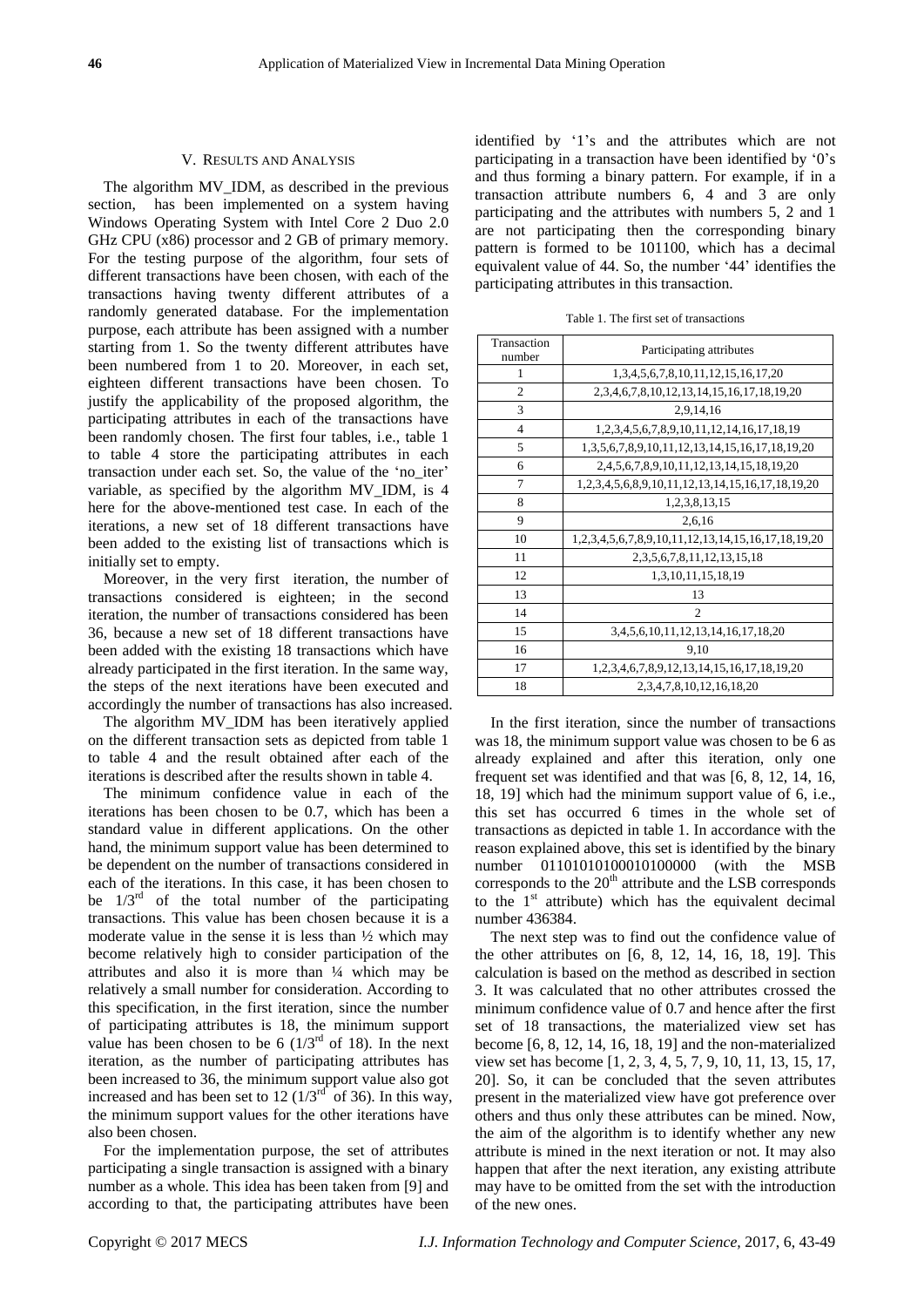Table 2. The second set of transactions

| Transaction<br>number | Participating attributes                                   |  |
|-----------------------|------------------------------------------------------------|--|
| 1                     | 5,8,9,10,15,17,20                                          |  |
| $\overline{c}$        | 2,20                                                       |  |
| 3                     | 1, 2, 3, 4, 5, 6, 8, 9, 10, 12, 13, 14, 16, 17, 18, 19, 20 |  |
| $\overline{4}$        | 6,7,12,13,14                                               |  |
| 5                     | 2,4,7,8,10,13,14,15,20                                     |  |
| 6                     | 1,2,3,5,6,7,8,9,10,11,12,14,15,16,17,18,19,20              |  |
| 7                     | 4,16,18                                                    |  |
| 8                     | 1,4,14                                                     |  |
| 9                     | 1, 2, 3, 5, 6, 9, 10, 11, 12, 13, 14, 16, 17, 18, 19, 20   |  |
| 10                    | 1,2,4,7,8,9,12,13,14,17,20                                 |  |
| 11                    | 1, 2, 3, 4, 7, 8, 9, 11, 13, 14, 15, 17, 18, 19            |  |
| 12                    | 1, 2, 3, 5, 7, 8, 9, 11, 12, 13, 14, 15, 17, 19, 20        |  |
| 13                    | 1,2,3,4,5,6,7,8,9,10,11,12,13,14,15,16,17,18,19,20         |  |
| 14                    | 1,2,4,12,15,16                                             |  |
| 15                    | 1,4,6,7,8,10,11,12,13,14,15,16,17,18,19,20                 |  |
| 16                    | 1, 2, 3, 4, 6, 7, 8, 11, 12, 13, 14, 15, 16, 17, 18, 20    |  |
| 17                    | 1,5,6,9,10,12,14,15,16,18,20                               |  |
| 18                    | 1,2,3,4,5,6,7,8,9,10,11,12,13,14,15,16,17,18,19,20         |  |

Similarly, in the second step of the iteration, as shown in table 2, a new set of 18 transactions was considered along with the already considered set and hence in this iteration, the total number of participating transactions was 36 and the minimum support values has been increased to 12  $(1/3<sup>rd</sup>$  of 36).

Table 3. The third set of transactions

| Transaction    | Participating attributes                                           |  |
|----------------|--------------------------------------------------------------------|--|
| Number<br>1    |                                                                    |  |
|                | 6,10                                                               |  |
| $\overline{c}$ | 4, 5, 7, 15                                                        |  |
| 3              | 1,3,4,6,8,9,11,12,14,15,16,17,18,19,20                             |  |
| $\overline{4}$ | 2, 3, 5, 8, 9, 11, 18, 20                                          |  |
| 5              | 1, 2, 3, 4, 5, 7, 8, 9, 11, 12, 13, 14, 15, 17, 18, 19, 20         |  |
| 6              | 1, 2, 4, 7, 9, 10, 11, 13, 14, 15, 16, 17, 18, 19, 20              |  |
| 7              | 2, 3, 4, 7, 10, 11, 15, 16, 17, 18, 19, 20                         |  |
| 8              | 1, 2, 3, 5, 6, 7, 8, 9, 10, 11, 12, 13, 14, 15, 16, 17, 18, 19, 20 |  |
| 9              | 1, 2, 3, 4, 6, 8, 9, 12, 14, 15, 17, 20                            |  |
| 10             | 1,2,3,4,5,6,7,8,9,10,11,12,13,14,15,16,17,18,19,20                 |  |
| 11             | 3,6,8,12,13,14,16,17,19                                            |  |
| 12             | 1, 2, 3, 5, 6, 7, 11, 16, 17, 19, 20                               |  |
| 13             | 2, 3, 5, 6, 7, 8, 10, 12, 15, 17, 19, 20                           |  |
| 14             | 2, 3, 4, 5, 6, 8, 9, 10, 11, 12, 14, 15, 16, 18, 19, 20            |  |
| 15             | 1, 2, 3, 4, 5, 6, 7, 8, 9, 10, 11, 12, 13, 14, 15, 16, 17, 19      |  |
| 16             | 1,4,6,8,11,12,14,15,20                                             |  |
| 17             | 1,2,3,4,5,6,7,8,9,10,11,12,13,14,15,16,17,18,19,20                 |  |
| 18             | 8                                                                  |  |

After applying the algorithm, only the set [10, 14, 16, 18] was identified to be materialized, i.e., crossed the threshold value of the minimum support. It was also found that the above-mentioned set has got the minimum support value of 13. So, like the previous iteration, the next step was to find out the confidence value of the other attributes on [10, 14, 16, 18], i.e., on

### 001010100010000000000<sub>2</sub> or 172544<sub>10</sub>.

Again, it was identified that no other attribute has confidence value above or equal to the predefined minimum confidence value of 0.7. So, after the second iteration, the materialized view set became [10, 14, 16, 18] and hence this set contained the attributes to be mined. The interesting point is that one new attribute, i.e., attribute number 10, has been added in the materialized set and the four attributes (6, 8, 12 and 19) got removed from the materialized set that was generated after the first iteration. After the third iteration also, as shown in table 3, no other attribute could cross the minimum confidence value and the materialized view was identified to be the set [10, 17, 19].

But after the fourth iteration, i.e., the final iteration, as shown in table 4, as it has happened for the test case, more sets have satisfied the minimum support value as well as the minimum confidence value. In this iteration, the total number of transactions involved was 72 and hence the minimum support value was chosen to be 24  $(1/3<sup>rd</sup>$  of 72). With the result of this final iteration, the next steps are to be executed.

Table 4. The fourth set of transactions

| Transaction<br>Number | Participating attributes                                       |
|-----------------------|----------------------------------------------------------------|
| 1                     | 1,5,14                                                         |
| $\overline{2}$        | 1, 3, 5, 10, 12, 14, 19, 20                                    |
| 3                     | 1,2,3,4,5,6,7,8,9,10,11,12,13,14,15,16,17,18,19,20             |
| 4                     | 1,2,3,4,5,6,7,8,9,10,11,12,13,14,15,16,17,18,19,20             |
| 5                     | 1, 2, 3, 4, 5, 7, 8, 9, 11, 12, 13, 14, 15, 17, 18, 19, 20     |
| 6                     | 5.20                                                           |
| 7                     | 1, 3, 4, 6, 7, 8, 9, 10, 11, 12, 13, 14, 15, 16, 19, 20        |
| 8                     | 4, 10, 11, 14, 16, 17, 18                                      |
| 9                     | 7,12,14                                                        |
| 10                    | 1,2,6,8,10,12,13,17,19                                         |
| 11                    | 5,12,15                                                        |
| 12                    | 1, 2, 3, 6, 11, 12, 13, 14, 15                                 |
| 13                    | 3,4,14,17,18                                                   |
| 14                    | 1, 3, 7, 15, 19                                                |
| 15                    | 2, 3, 4, 5, 6, 7, 8, 9, 10, 12, 13, 14, 15, 16, 17, 18, 19, 20 |
| 16                    | 2,6,9,11,12,15                                                 |
| 17                    | 4                                                              |
| 18                    | 1, 2, 3, 4, 5, 6, 7, 8, 10, 11, 12, 13, 14, 15, 16, 17, 19, 20 |

Table 5. The sets with their respective support values after the fourth iteration

| Set of attributes   | Decimal Value | Support Value |
|---------------------|---------------|---------------|
| [3, 12, 14, 16]     | 43012         | 25            |
| [4, 16]             | 32776         | 28            |
| [3, 14, 16]         | 40964         | 25            |
| [3, 16, 19]         | 294916        | 25            |
| [15, 16]            | 49152         | 26            |
| [14, 16, 18]        | 172032        | 25            |
| [14, 16, 19]        | 303104        | 25            |
| [6, 12, 14, 16, 19] | 305184        | 24            |
| [8, 14, 16]         | 41088         | 24            |
| [12, 15, 16]        | 51200         | 24            |
| [12, 14, 16, 19]    | 305152        | 24            |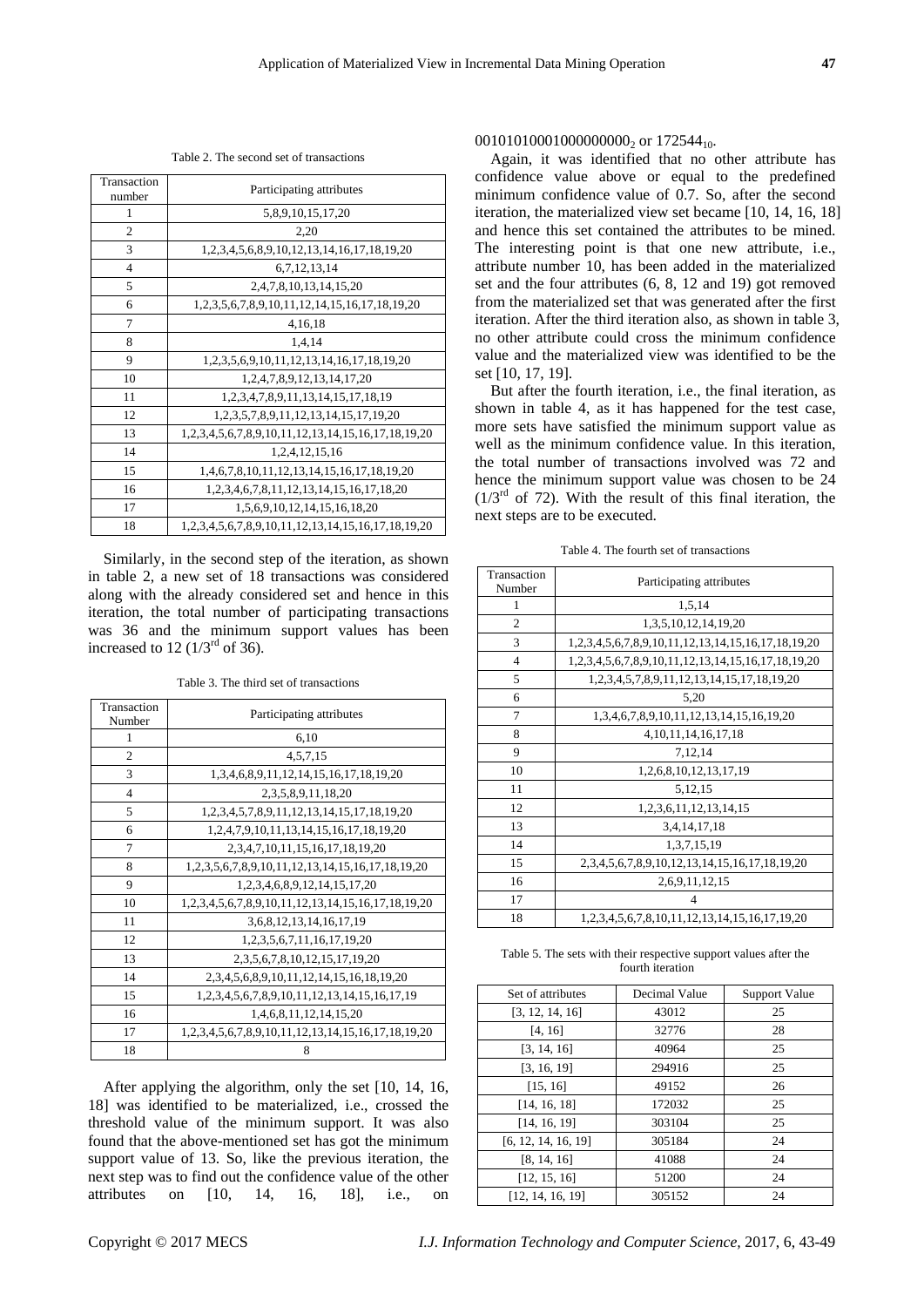It was found that more than one set of attributes have crossed the threshold value of 24. The sets and their corresponding support values are given in table 5. This table also lists the decimal values of all the selected sets of attributes.

As a part of the algorithm, the next step was to find the final materialized view and to do that, it was required to check the confidence values of the attributes on each of the attribute set already chosen as displayed in table 5.

If the confidence value of any such attribute crosses the

threshold value of the minimum confidence value chosen then only the attribute will be considered in the final view materialization set.

It may be observed from table 5 that in all of the transactions attribute number 16 has appeared. So, in the next phase of the implementation, it was required to check whether any other attribute or attribute set in each transaction had confidence value above the minimum confidence value.

| Set of<br><b>Attributes</b> | Set of other<br>attributes on<br>attribute<br>number<br>16 | Decimal<br>value<br>of the set in<br>column 2 | Confidence value of the set<br>in column 2 on attribute<br>number 16 |
|-----------------------------|------------------------------------------------------------|-----------------------------------------------|----------------------------------------------------------------------|
| [3, 12, 14, 16]             | [3, 12, 14]                                                | 10244                                         | 0.6756756756756757                                                   |
| [4, 16]                     | [4]                                                        | 8                                             | 0.7567567567567568                                                   |
| [3, 14, 16]                 | [3.14]                                                     | 8196                                          | 0.6756756756756757                                                   |
| [3, 16, 19]                 | [3.19]                                                     | 262148                                        | 0.6756756756756757                                                   |
| [15, 16]                    | [15]                                                       | 16384                                         | 0.7027027027027027                                                   |
| [14, 16, 18]                | [14.18]                                                    | 139264                                        | 0.6756756756756757                                                   |
| [14, 16, 19]                | [14, 19]                                                   | 270336                                        | 0.6756756756756757                                                   |
| [6, 12, 14, 16,<br>191      | [6, 12, 14, 19]                                            | 272416                                        | 0.6486486486486487                                                   |
| [8, 14, 16]                 | [8, 14]                                                    | 8320                                          | 0.6486486486486487                                                   |
| [12, 15, 16]                | [12.15]                                                    | 18432                                         | 0.6486486486486487                                                   |
| [12, 14, 16, 19]            | [12,14,19]                                                 | 272384                                        | 0.6486486486486487                                                   |

Table 6. The confidence values of all other attributes on attribute number 16

The next table, i.e., table 6, depicts the confidence values obtained in all of the above-mentioned cases. It is observed from table 6 that only in the second and the fifth rows, the confidence value is above the minimum confidence value of 0.7. These two rows correspond to the attribute number 4 and the attribute number 15 respectively.

Hence, it may be concluded that along with the attribute number 16, two more attributes, i.e., attribute 4 and attribute 15 may be considered for the final set of materialized view and hence in the final set of mined data. So, the finally selected set of attributes for data mining after the above-mentioned four iterations is [4, 15, 16]. This selection of attributes for data mining is purely based on the frequency of occurrence of the attributes.

Thus, materialized view has been successfully used in implementing data mining operations, specifically when the input data sets are changing dynamically.

#### VI. CONCLUSION

The proposed method has discussed about the possible use of materialized view in incremental data mining where periodic update operations are required. Since this method is based on Apriori algorithm, only the frequencies of the attributes are considered for view materialization. The frequencies of the attributes have been calculated based on the historical transactions performed on the database. There may be other possibilities and factors for considering materialized view

in incremental data mining. The factors may include the relevance of the output of a query with the existing mined data set and the space constraint of the mined data. With the introduction of these as the additional parameters, the updation of the mined data may be more specific. One major drawback of the proposed algorithm has been with regards to the number of transactions considered in each of the iterations. Here, eighteen new transactions have been considered in each of the iterations. In practice, the number of transactions may be much more than that. Further, in each of the new iterations, the participating set of transactions of the previous iteration has also been considered. So, if the 'no\_iter' value if large, then in the final iteration, the number of transactions to be considered would have been huge. In this work, the Apriori algorithm has been invoked iteratively within MVG\_AA ( ) algorithm. Moreover, MVG\_AA ( ) has been invoked iteratively from MVG\_IDM ( ). So, asymptotically, the Apriori algorithm is invoked in the polynomial time of "no\_iter". Additionally, the complexity of the Apriori algorithm can be controlled by modifying the minimum support value.

#### **REFERENCES**

- [1] Debabrata Datta and Kashi Nath Dey, "A Soft Computing Approach of Materialized View Creation", *Proceedings of the 3 rd International Conference on Business & Information Management*, National Institute of Technology, Durgapur, India, January, 2016.
- [2] T. Morzy, M. Wojciechowski and M. Zakrzewicz, "Materialized Data Mining Views", *Proceedings of the*